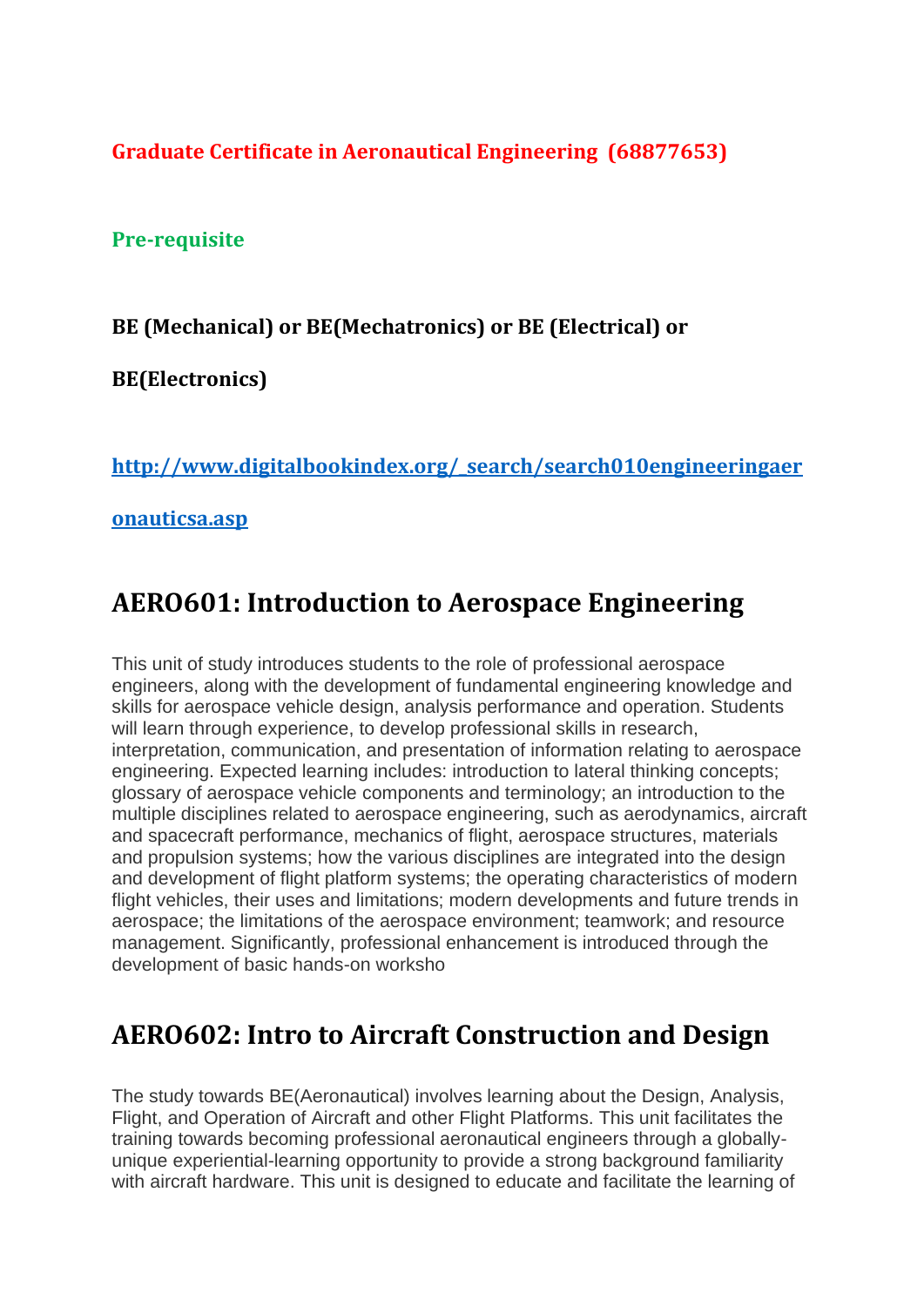aircraft design, basic aircraft construction techniques, the operation of light aircraft and the registration and regulations relating to light aircraft. In addition to hands-on skills on the construction phase, this unit facilitates learning in motivations for unique aircraft design, aircraft aerodynamics, flight mechanics, structural aspects and other design-related issues. Teamwork plays a very important role in this unit; the ability to work with peers and supervising staff is an invaluable skill sought after by employers of engineers. Throughout the semester, students will be actively participating in the construction of a light aircraft, and of aircraft structural components. The aircraft is to be constructed under current Australian Civil Aviation Regulations so that students will gain an insight into all aspects of the process. By being a part of the construction team, students will also experience the organisational requirements necessary to successfully complete a complex engineering project. The aircraft construction workshop component is complemented with lectures, homework, research and assignments to further enhance the learning experience on aircraft. The final outcome will be that students gain a good foundation of: aircraft design and analyses methods; innovative methods of construction; techniques for selecting, sizing and stressing components; regulatory requirements for certification; off-design requirements; construction tolerances; and team-work requirements in undertaking complex engineering projects

#### **AERO603: Aircraft Performance and Operations**

This unit aims to develop in students an understanding of the fundamental concepts involved in the operation and performance of aircraft. The students will acquire an ability to make accurate and meaningful measurements of take-off, climb, cruise, turn, descent and landing performance; to perform weight and balance calculations; to understand the use of aerodynamic derivatives and their impact on aircraft performance. Students will be shown methods to optimise performance for specific missions. It will also cover modern issues such as airport congestion, noise restrictions, aviation certification requirements for the use of different aircraft categories and novel methods solving these problems.

#### **AERO604: Aerospace Design 1**

This unit aims to introduce students to the theory and practice of aircraft component design. In doing so it will emphasize all the considerations, trade-offs and decisions inherent in this process and thus enable students to gain an understanding of why aircraft structures are designed in the way they are with respect to aircraft operational, certification, manufacturing and cost considerations. At the end of this unit students will be able to understand the design process, especially as it applies to aircraft individual component design; Have a familiarity with some of the standard industry practices for component design; An increasing familiarity with typical aerospace analysis techniques along with the primary failure modes that need to be considered; An understanding of the importance of different failure modes for different components and how these relate to load-conditions; a familarity with the operating environment that must be considered when designing components; and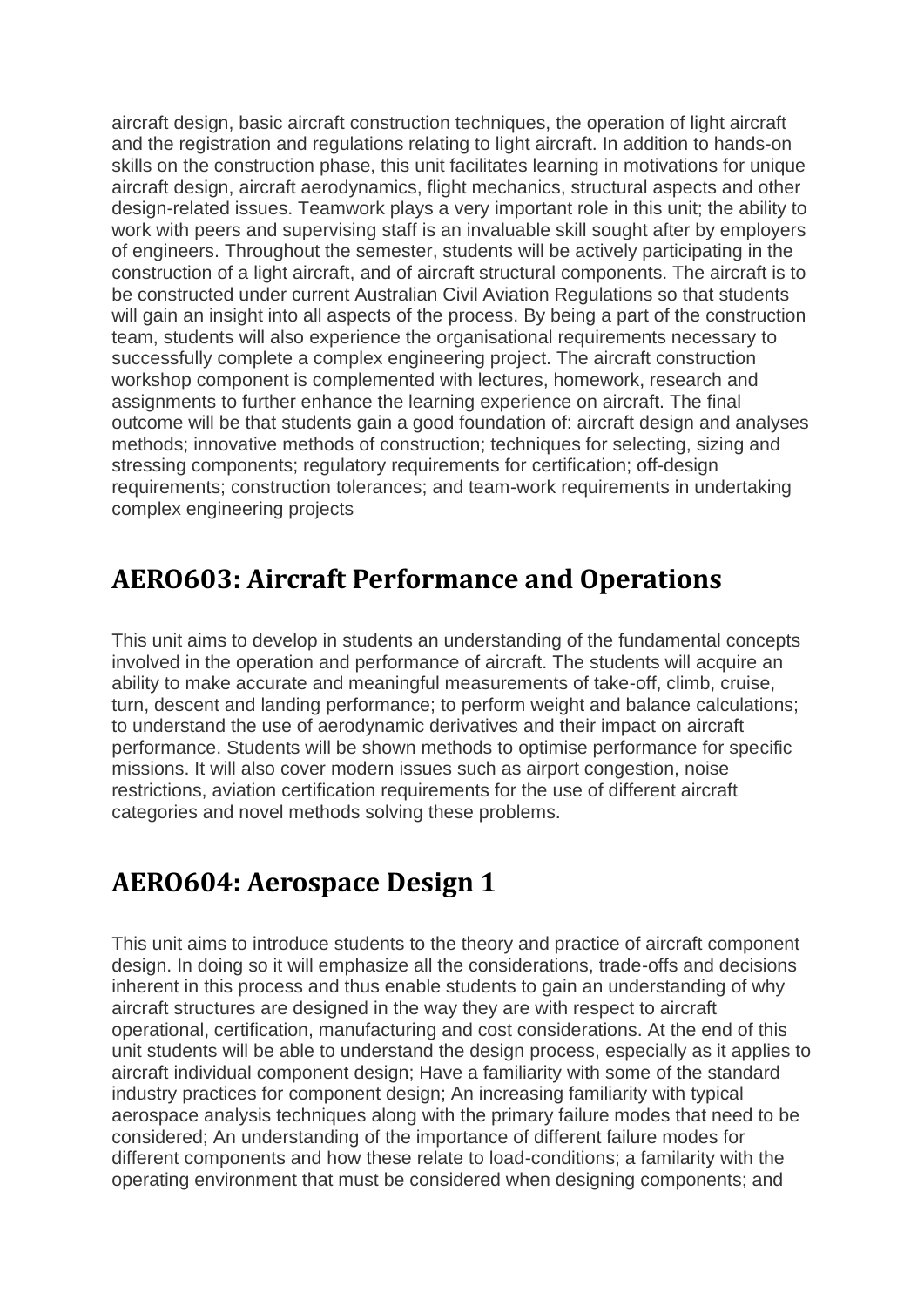understanding of some of the legal and ethical requirements of aircraft design engineers to give a basic understanding of the regulatory framework in which aircraft design is conducted.

### **AERO604: Aerospace Design 2**

This unit aims to develop an understanding of the aerospace industry procedures for design, analysis, and testing of aircraft and aerospace vehicle components. It provides a Design-Build-Test experience by putting into practice, learning outcomes from this and other previously completed UoS, through working on a small structure which is representative of a typical light metal aircraft. Students will be introduced to typical metallic and composite materials and structures for aerospace vehicles. The unit also provides an introduction to fatigue and damaged tolerance analysis of metallic aircraft structures. Experiential learning opportunities are provided to acquire skills and knowledge in structural design, analyses, testing methods, procedures, techniques, and equipment. On satisfactory completion of this unit students will have gained practical skills relevant to working on typical modern aircraft and aerospace vehicle components. They will learn from methods, techniques, and experiences from the modern aerospace industry. Experiential learning is enhanced through verifying analyses with actual testing of fabricated component, and the experience of a full design-build-test cycle of a typical aerospace structural component. Subject areas covered will include design methods, internal loads calculations, stress analysis, design for manufacture, joints and fasteners, test procedures, fatigue and damage tolerance, composites, and the art of design.

## **AERO604: Aerospace Design 3**

This unit aims to develop an understanding of the application of design to the modern aerospace industry. Students will gain an overview of how to manage a design team and will also gain skills in carrying out detailed design problems. Course content will include: Design requirements; Sources of information for aircraft design; Configuration design: performance, weight and balance, propulsion; Aerodynamic design: lift, drag and control; Structural design: loads, materials; Philosophies of design and analysis; System design: requirements and specification; System design procedures; systems integration.

# **AERO605: Propulsion**

This unit of study teaches the students the techniques used to propel aircraft. The students will learn to analyse various propulsion systems in use- propellers, gas turbines, etc. The topics covered include: Propulsion unit requirements for subsonic and supersonic flight; thrust components, efficiencies, additive drag of intakes; piston engine components and operation; propeller theory; operation, components and cycle analysis of gas turbine engines; turbojets; turbofans; turboprops; ramjets.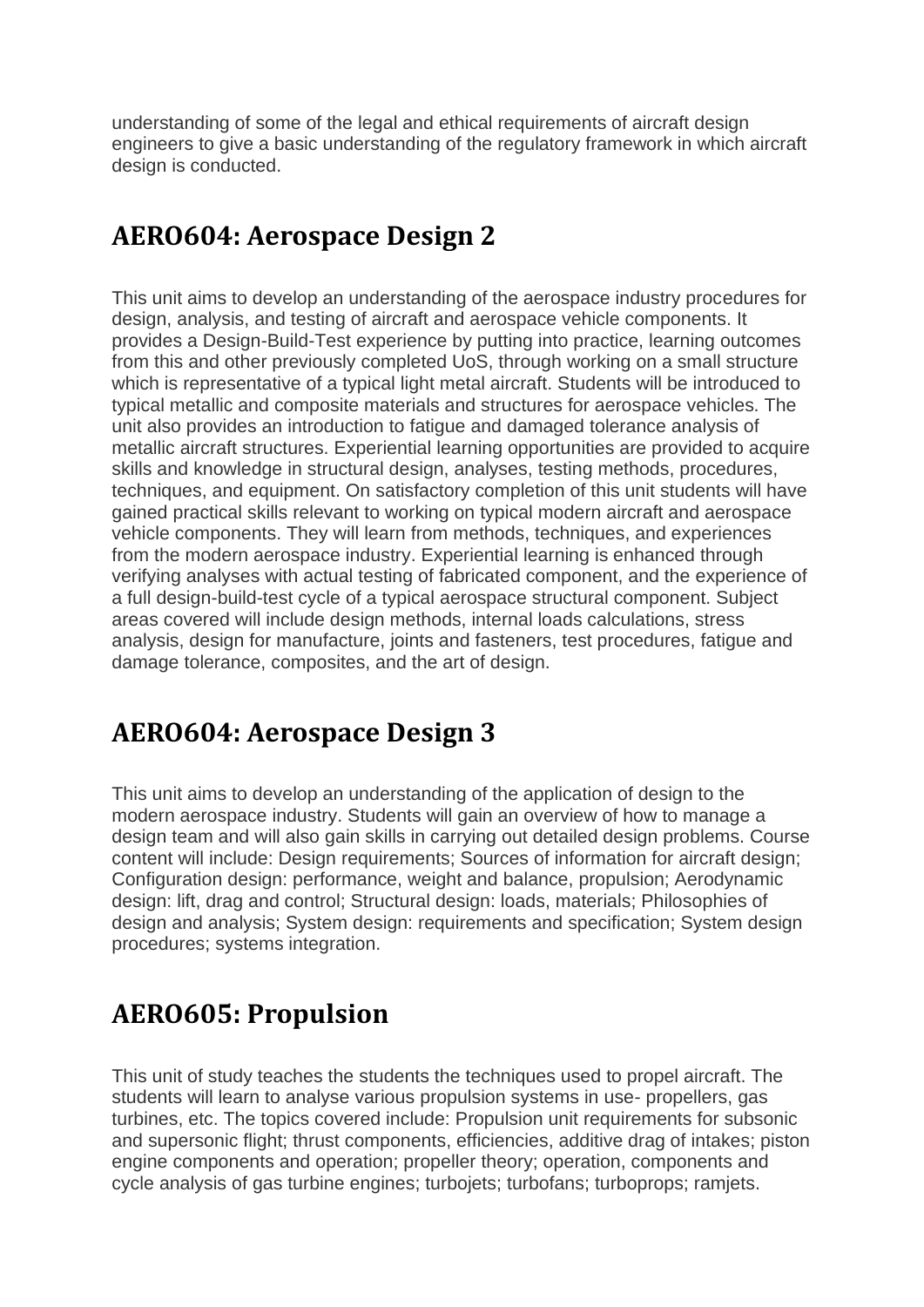Components: compressor, fan, burner, turbine, nozzle. Efficiency of components: Off-design considerations. Future directions: minimisation of noise and pollution; scram-jets; hybrid engines.

#### **AERO606: Aerospace Structures 1**

This unit aims to develop a student's understanding of the theoretical basis of advanced aerospace structural analysis; and introduce students to the solution of real-world aircraft structural problems. This unit of study will develop the following attributes: An understanding of the derivation of the fundamental equations of elasticity and their application in certain analytical problems; An understanding of plate theory and the ability to use this to obtain analytical solutions for plate bending and buckling problems; An understanding of energy-method to develop a deeper appreciation for the complexities of designing solution techniques for structural problems; An understanding of the basic principals behind stressed-skin aircraft construction and the practical analysis of typical aircraft components, including the limitations of such techniques. At the end of this unit students will have an understanding of: 2-D and 3-D elasticity- general equations and solution techniques; Energy methods in structural analysis, including the principles of virtual work and total potential and complimentary energies; Fundamental theory of plates, including in-plane and bending loads as well as buckling and shear instabilities; Solution techniques for plate problems, including Navier solutions for rectangular plates; Combined bending and in-plane loading problems; Energy methods for platebending; and Plate buckling for compression and shear loadings; Bending of beams with unsymmetrical cross-sections; Basic principles and theory of stressed-skin structural analysis; Determination of direct stresses and shear flows in arbitrary thinwalled beams under arbitrary loading conditions including: Unsymmetrical sections, Open and closed sections, Single and multi-cell closed sections, Tapered sections, Continuous and idealized sections; The analysis of common aircraft components including fuselages, wings, skin-panels, stringers, ribs, frames and cut-outs; The effects of end constraints and shear-lag on the solutions developed as well as an overall appreciation of the limitations of the solution methods presented.

# **AERO607: Aerodynamics 1**

This unit of study should prepare students to be able to undertake aerodynamic performance calculations for industry design situations. The unit aims to develop a knowledge and appreciation of the complex behaviour of airflow in the case of two dimensional aerofoil sections and three dimensional wings; To encourage hands-on experimentation with wind-tunnel tests to allow an understanding of these concepts and their range of applicability. To understand the limitations of linearised theory and the effects of unsteady flow.